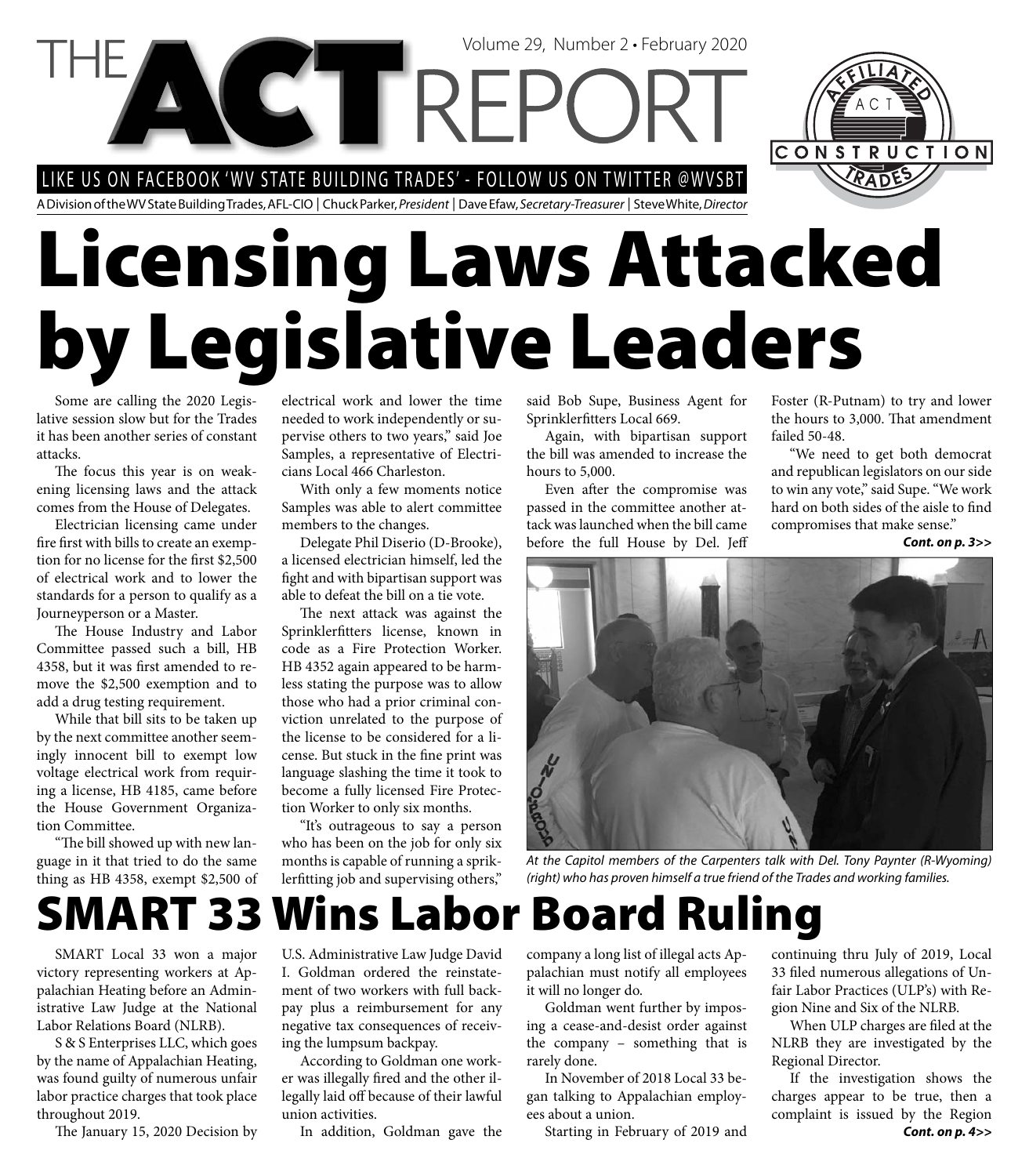# **Asbestos Found in Atlas Building** *Charleston Project Getting Tax Breaks*

Loose asbestos was found by workers at a Charleston renovation project leading to a series of calls for action.

The Atlas Building in downtown

Charleston is undergoing a major renovation.

Contractors at the project have a mix of union and nonunion workers.

The General Contractor is nonunion Persinger & Associates who is still in lawsuits over the Chapmanville Elementary School project in Logan County.

When the project first was underway in November nonunion workers were

concerned there was asbestos in the building.

ACT contacted both the State DEP Air Quality Division and the DHHR Health Department about suspicious material onsite.

Both agencies reported the proper pre-demolition inspections had taken place and except for some floor tile to be abated on a weekend there was no asbestos present where work was underway.

However, in mid-January workers again reached out, this time to Scott

Brewer a representative of the Carpenters who was monitoring the project.

They gave Brewer five samples, taken from debris in the building near where they worked, which Brewer had tested. Two of the samples came up with high asbestos content.

Again, the State agencies were contacted but it took almost a week before anyone came to the site.

During that time ACT called OSHA because the delay was causing much concern.

When inspectors from the DEP did show up, they said they couldn't see any loose asbestos but did say the project had been shut down earlier in the month for asbestos issues.

"I was told by onsite workers they

observed a demo crew stripping what looked like asbestos off pipe to salvage the copper, then threw the asbestos into a chute that went to the dumpster," said Brewer. "These allegations are hard to document but they are very concerning to anyone in the industry."

The project is being paid for with the help of significant federal and state tax credits and a freeze on county property taxes. ■

| Charleston, WV 25311                                                                                                                                                                                                                                                                                                                                                                                                                                                                                                                                                                                                                                                                                                                                                          |                    | Analysis Date: | 1/23/2020               |
|-------------------------------------------------------------------------------------------------------------------------------------------------------------------------------------------------------------------------------------------------------------------------------------------------------------------------------------------------------------------------------------------------------------------------------------------------------------------------------------------------------------------------------------------------------------------------------------------------------------------------------------------------------------------------------------------------------------------------------------------------------------------------------|--------------------|----------------|-------------------------|
| RE:                                                                                                                                                                                                                                                                                                                                                                                                                                                                                                                                                                                                                                                                                                                                                                           |                    |                |                         |
| CLIENT ID #:<br>LAB ID #:                                                                                                                                                                                                                                                                                                                                                                                                                                                                                                                                                                                                                                                                                                                                                     | LOCATION:          |                | COLOR:                  |
| 20B-01276<br>1                                                                                                                                                                                                                                                                                                                                                                                                                                                                                                                                                                                                                                                                                                                                                                |                    |                | White/Grey              |
| Texture/Description:<br>Solid/Mortar                                                                                                                                                                                                                                                                                                                                                                                                                                                                                                                                                                                                                                                                                                                                          | 0 %<br>Chrysotile: | Tremolite:     | 0%<br>Anthophyllite: 0% |
| TOTAL ASBESTOS:<br>0 %                                                                                                                                                                                                                                                                                                                                                                                                                                                                                                                                                                                                                                                                                                                                                        | 0%<br>Amosite:     | Actinolite:    | 0%<br>Crocidolite: 0%   |
| Cellulose:<br><b>Fiber Glass:</b><br>0 <sup>2</sup><br>0%                                                                                                                                                                                                                                                                                                                                                                                                                                                                                                                                                                                                                                                                                                                     | Others:            | 5%             | Filler/Binder: 95 %     |
| <b>CLIENT ID#:</b><br>LAB ID $#$ :                                                                                                                                                                                                                                                                                                                                                                                                                                                                                                                                                                                                                                                                                                                                            | LOCATION:          |                | COLOR:                  |
| 20B-01277<br>2                                                                                                                                                                                                                                                                                                                                                                                                                                                                                                                                                                                                                                                                                                                                                                |                    |                | White                   |
| Texture/Description:<br>Fibrous/Insulation Wrap                                                                                                                                                                                                                                                                                                                                                                                                                                                                                                                                                                                                                                                                                                                               | 75%<br>Chrysotile: | Tremolite:     | 0%<br>Anthophyllite: 0% |
| <b>TOTAL ASBESTOS:</b><br>75 %                                                                                                                                                                                                                                                                                                                                                                                                                                                                                                                                                                                                                                                                                                                                                | Amosite:<br>0%     | Actinolite:    | 0%<br>Crocidolite: 0%   |
| Cellulose:<br>0 <sup>2</sup><br><b>Fiber Glass:</b><br>0%                                                                                                                                                                                                                                                                                                                                                                                                                                                                                                                                                                                                                                                                                                                     | Others:            | 0%             | Filler/Binder: 25 %     |
| LAB ID #:<br><b>CLIENT ID#:</b>                                                                                                                                                                                                                                                                                                                                                                                                                                                                                                                                                                                                                                                                                                                                               | LOCATION:          |                | COLOR:                  |
| 20B-01278<br>3                                                                                                                                                                                                                                                                                                                                                                                                                                                                                                                                                                                                                                                                                                                                                                |                    |                | Brown/White             |
| Texture/Description:<br>Solid/Plaster                                                                                                                                                                                                                                                                                                                                                                                                                                                                                                                                                                                                                                                                                                                                         | Chrysotile:<br>0 % | Tremolite:     | 0%<br>Anthophyllite: 0% |
| 0 <sup>2</sup><br><b>TOTAL ASBESTOS:</b>                                                                                                                                                                                                                                                                                                                                                                                                                                                                                                                                                                                                                                                                                                                                      | 0%<br>Amosite:     | Actinolite:    | 0%<br>Crocidolite: 0%   |
| Cellulose: 0 %<br><b>Fiber Glass:</b><br>0%                                                                                                                                                                                                                                                                                                                                                                                                                                                                                                                                                                                                                                                                                                                                   | Others:            | 8%             | Filler/Binder: 92%      |
| <b>CLIENT ID#:</b><br>LAB ID #:                                                                                                                                                                                                                                                                                                                                                                                                                                                                                                                                                                                                                                                                                                                                               | LOCATION:          |                | COLOR:                  |
| 20B-01279<br>4                                                                                                                                                                                                                                                                                                                                                                                                                                                                                                                                                                                                                                                                                                                                                                |                    |                | Brown/White             |
| Texture/Description:<br>Solid/Plaster                                                                                                                                                                                                                                                                                                                                                                                                                                                                                                                                                                                                                                                                                                                                         | Chrysotile:<br>0 % | Tremolite:     | 0%<br>Anthophyllite: 0% |
| 0 %<br><b>TOTAL ASBESTOS:</b>                                                                                                                                                                                                                                                                                                                                                                                                                                                                                                                                                                                                                                                                                                                                                 | 0%<br>Amosite:     | Actinolite:    | 0%<br>Crocidolite: 0%   |
| Cellulose: 0 %<br><b>Fiber Glass:</b><br>0%                                                                                                                                                                                                                                                                                                                                                                                                                                                                                                                                                                                                                                                                                                                                   | Others:            | 6%             | Filler/Binder: 94 %     |
| <b>CLIENT ID#:</b><br>LAB ID $#$ :                                                                                                                                                                                                                                                                                                                                                                                                                                                                                                                                                                                                                                                                                                                                            | LOCATION:          |                | COLOR:                  |
| 20B-01280<br>5                                                                                                                                                                                                                                                                                                                                                                                                                                                                                                                                                                                                                                                                                                                                                                |                    |                | White                   |
| <b>Texture/Description:</b><br>Fibrous/Pipe Insulation                                                                                                                                                                                                                                                                                                                                                                                                                                                                                                                                                                                                                                                                                                                        | 70%<br>Chrysotile: | Tremolite:     | 0%<br>Anthophyllite: 0% |
| TOTAL ASBESTOS:<br>70 %                                                                                                                                                                                                                                                                                                                                                                                                                                                                                                                                                                                                                                                                                                                                                       | 0%<br>Amosite:     | Actinolite:    | 0%<br>Crocidolite: 0%   |
| Cellulose:<br>0 <sup>2</sup><br><b>Fiber Glass:</b><br>0%                                                                                                                                                                                                                                                                                                                                                                                                                                                                                                                                                                                                                                                                                                                     | Others:            | 0%             | Filler/Binder: 30 %     |
| Analytical Method: Polarized light microscopy using dispersion staining (EPA-600/M4-82-020). PLM should not be used to<br>demonstrate the absence of asbestos in floor tiles. All samples will be held for sixty (60) days unless otherwise requested.<br>This report relates only to items tested and makes no statement as to the contents of surrounding materials and apply to the<br>sample as received. Multi-layered material which have distinct and separable layers shall be reported separately. This report<br>shall not be reproduced, except in full, without written permission. The results of this report should not be used by the client to<br>claim product certification, approval, or endorsement by NVLAP, NIST, or any agency of the U.S. Government. |                    |                |                         |

This report of five samples tested from the Atlas Building in Charleston shows two have high concentrations of asbestos.

# **Eff orts to Weaken WV Jobs Act Fails Again**

For the third year in a row legislative leaders have tried and failed to weaken the WV Jobs Act.

With encouragement from the anti-union Associated Builders and Contractors a bill to eliminate payroll data was quickly put on the House Industry and Labor agenda.

Thanks to efforts by the West Virginia Press Association and ACT the bill was defeated in committee by a one vote margin.

The WV Jobs Act requires local construction workers get a chance at jobs created with tax dollars.

The law has been in place for many years but is increasingly important now that the prevailing wage law has been repealed.

The WV Press Association expressed their opposition to the elimination of any data related to taxpayer expenditures that is currently available to the public.

ACT's Steve White testified that eliminating the payroll data would create a huge loophole in the enforcement process.

White gave an example of Elite Contractors Inc. from Campbell Ohio who had been fined by the West Virginia Division of Labor for a Jobs Act violation because they imported workers at a much higher pay rate than was offered local workers.

"Without the payroll data we would have not known they offered well qualified West Virginia workers significantly lower pay than the workers they imported from far away," said White.

"And with the payroll data we

have also helped the state collect hundreds of thousands of dollars in unpaid payroll taxes."

An attack on the West Virginia Jobs Act failed by a one vote margin in committee.

The effort to weaken the Jobs Act by making payrolls secret was tried the last few years and has failed.

Unfortunately legislative leaders can bring the bill up at almost anytime so ACT and the Trades must keep a constant watch on all committee agendas.

to the dumpster" **Scott Brewer**  Carpenters

"I was told by onsite

workers they observed

a demo crew stripping

what looked like as-

bestos off pipe to sal-

vage the copper, then

threw the asbestos

into a chute that went

Representative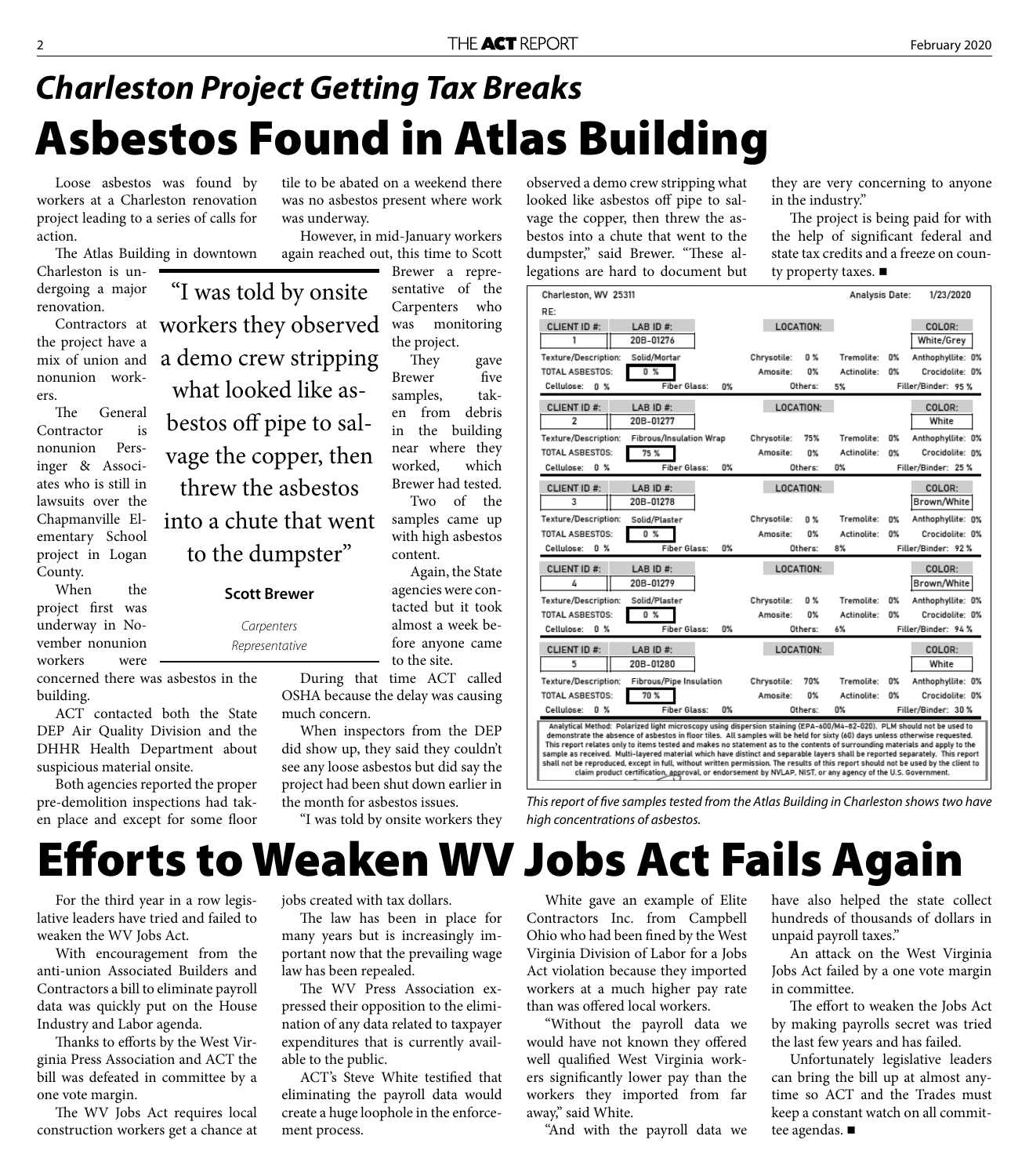# **WV AFL-CIO Conference in Charleston**

The WV AFL-CIO held their legislative conference, reception and an early COPE meeting on January 29 and 30 in Charleston.

The conference took the morning of Wednesday the 29th to update delegates on legislative issues from a Labor perspective.

After two years of strikes by teachers and school service personnel, and with an election pending, there was not the anticipation of a big fight.

However, many concerns exist about state budget issues, corporate tax break proposals, elimination of dog racing and the jobs associated with it, and more.

Delegates then went to the capitol to meet with legislators first at the Cultural Center and then at the Capitol.

The full endorsement process is set to be completed on March 14 but early interviews and endorsements

were made in a few statewide races.

Long time supported candidate John Perdue was endorsed for reelection as State Treasurer.

Natalie Tennant was endorsed for the position of Secretary of State. Mary Ann Claytor was endorsed for State Auditor. And Bob Beach received the endorsement for the Agriculture Commissioner.

In addition, three Supreme Court candidates got the Labor endorsement, Joanna Tabit, currently a Kanawha County Circuit Judge; John Hutchison, who was appointed to the Supreme Court, and Richard Neely who served on the Court years ago.

The election of Supreme Court Judges is nonpartisan so the vote during the primary in May is the final vote for the offices. There are three positions on the ballot.

All other endorsement will take place after local labor councils review

### **McKinley Meets with BuildingTrades**



Congressman David McKinley (R-1st District) meets with members of the Trades at the office of the WV State Building Trades and ACT during a January 21 visit to Charleston. Earlier that day he was in Wheeling at the Upper Ohio Valley Building Trades. McKinley has been an outstanding supporter of the trades, especially on issues like preserving the Davis-Bacon Act, protecting apprenticeship regulations, defending collective bargaining rights and supporting project labor agreements.

candidate questionnaires, hold candidate interviews and present their suggestions to the State COPE meeting in March.



WV AFL-CIO President Josh Sword makes it a point before a group of labor delegates to thank the many members of the Legislature who fight tirelessly for working families. "Too often we paint all politicians with one brush, but I am hear to tell you these are the kind of people you want making laws and fighting for you, we just need more" said Sword.

# *Licensing Laws*

### *Continued from Page 1*

Next was HB 4155, a bill to weaken the Plumbers license. In the House Government Organization Committee an amendment passed to increase the hours needed to be a Master or Journeyperson to 5,000, the bill had them at 2,000 and 1,000 hours respectively.

"We don't like these compromises, but we work hard to get them because the alternatives are terrible," said Diserio.

Key to these successes or partial successes for the crafts is the effort made by many Local Unions to bring their members to the Capitol to educate legislators on how important licensing and the Jobs Act are.

"Our enemies, like Del. Buck Jennings (R-Preston), say electrical work is unskilled and try to convince other legislators this is all about installing a fanlight or outlet," said Samples. "So we need to explain how complex things can get and how these changes not only will put the public at risk, they could end up killing workers

who are told to perform tasks they are not prepared for."

Reaching out to nonunion contractors and workers also helps because many legislators try to make licensing a union issue.

Nonunion electrical contractors, workers and the Home Builders Association have also questioned the licensing bills and has worked with the Trades to oppose them.

The attack on the crafts is not the only aim of the legislature but appears to be the first phase.

A bill to eliminate all professional licensing has been introduced and if passed would make licenses for occupations like engineer, physical therapist, real estate agent, barber, and many others optional.

Anyone could perform the tasks in many licensed areas without any training or knowledge.

"Occupational licenses are the steppingstones to good careers and efforts to destroy these careers will hurt many people," said Samples. ■